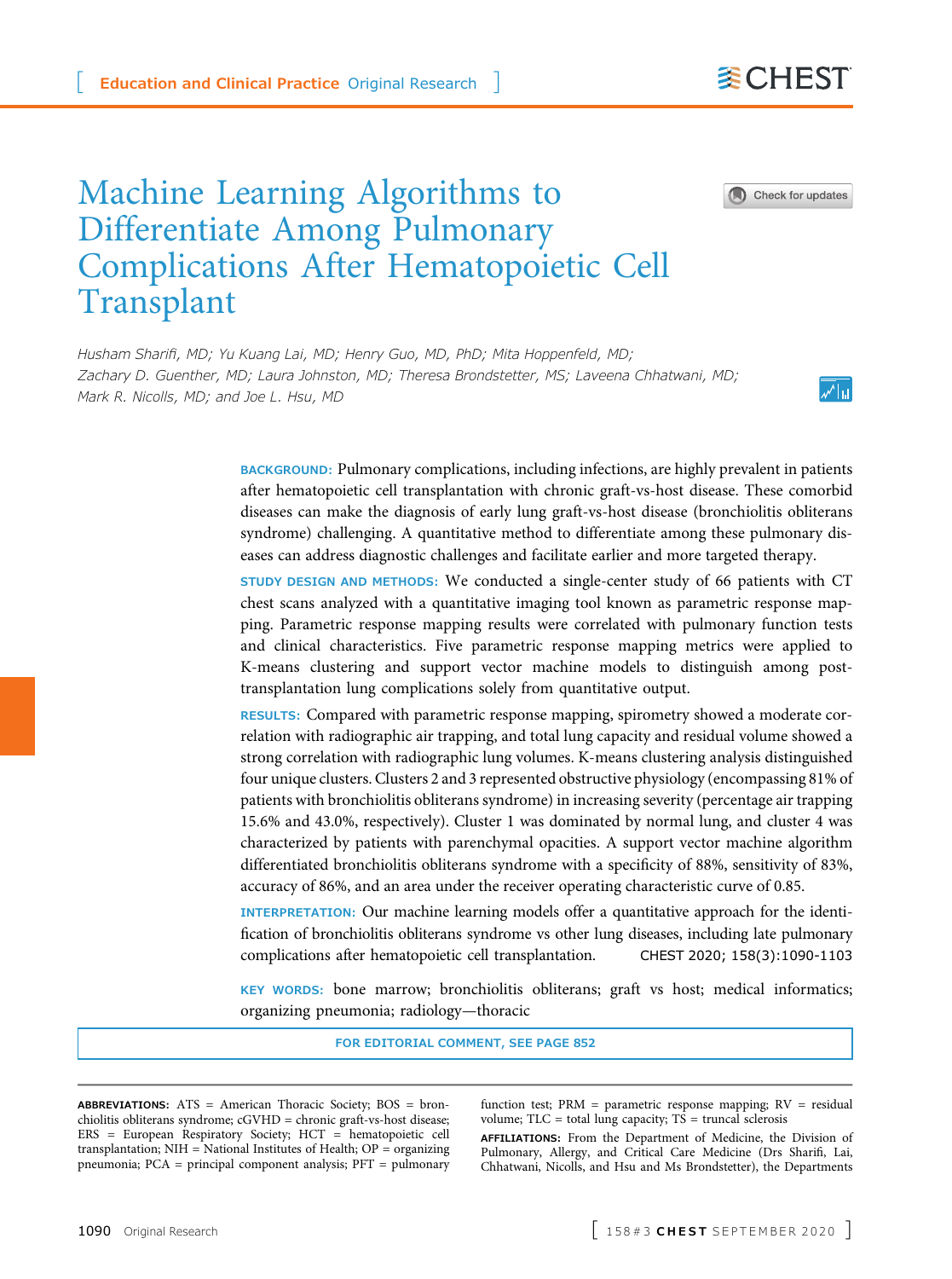Bronchiolitis obliterans syndrome (BOS) is a pulmonary manifestation of chronic graft-vs-host disease (cGVHD) that typically occurs within 2 years after hematopoietic cell transplantation  $(HCT)^{1}$  $(HCT)^{1}$  $(HCT)^{1}$  BOS is characterized by small airways inflammation and fibrinous obliteration of the bronchiolar lumen. $2,3$  $2,3$  Clinical presentation includes insidious onset of dyspnea, cough, and fixed obstructive defect on spirometry. Rapid irreversible decline in lung function is the hallmark of the disease.<sup>[3](#page-12-2)</sup>

The National Institutes of Health (NIH) diagnostic criteria for BOS comprise clinical history, air trapping, and hyperinflation on pulmonary function testing (PFT) and  $CT<sup>2</sup>$  $CT<sup>2</sup>$  $CT<sup>2</sup>$  However, its sensitivity for diagnosing BOS is poor, because only half of patients with biopsy-proven BOS meet NIH diagnostic criteria.<sup>[4](#page-12-3),[5](#page-12-4)</sup> Comorbid conditions, such as pulmonary infections, inflammatory pneumonia (eg, organizing pneumonia [OP]), and extraparenchymal restriction resulting from cGVHDrelated sclerodermatous disease of the thorax (truncal sclerosis [TS]) can directly affect static and dynamic pulmonary assessment and thus make the diagnosis difficult.<sup>[6-8](#page-12-5)</sup> Steroid-induced myopathy is also highly prevalent in this population and can further confound identification of disease. Because of these etiologic uncertainties, patients are often misdiagnosed or diagnosed after a fixed obstructive defect has become apparent late in the disease, increasing morbidity and mortality.<sup>[3](#page-12-2)</sup>

Pulmonary parametric response mapping (PRM), a quantitative imaging tool, has been studied in patients with BOS, with promising results. $9 \text{ In addition to }$  $9 \text{ In addition to }$ assessing inspiratory and expiratory volumes, PRM quantifies percentage of lung involved in air trapping, a marker of BOS, $9$  and percentage of lung that is normal, emphysema-like, or has parenchymal opacities.[10](#page-12-7)

PRM has been used to assess progression of small airways damage in patients with COPD.<sup>[11](#page-12-8),[12](#page-13-0)</sup> In lung transplant patients with BOS, PRM showed a moderate correlation between air trapping and decline in  $FEV<sub>1</sub>$ and provided prognostic information on survival. $^{13,14}$  $^{13,14}$  $^{13,14}$  $^{13,14}$ However, whether these findings can be extended to BOS after HCT is unknown.

Therefore, we evaluated the utility of PRM in a wellcharacterized cohort of patients at our academic medical center. We analyzed the association of PFTs and PRM metrics and applied an unsupervised machine learning algorithm to explore whether PRM metrics alone can represent patient physiology. From the output of this algorithm, we created a machine learning model to diagnose BOS and compared the model's performance with radiologists' interpretations. Our results provide new insight into the diagnosis and management of lung GVHD and other pulmonary complications after HCT.

# Materials and Methods

Eligible patients were those who received HCT and were seen in our Lung GVHD clinic from June 22, 2015 to June 22, 2018, with the following inclusion criteria: (1) a documented complaint of dyspnea on exertion; (2) PFTs in the 3-month period before HCT; (3) at least

DOI: <https://doi.org/10.1016/j.chest.2020.02.076>

one PRM CT chest; and (4) PFTs in the 3-month period after PRM CT chest (all but one patient received PFTs within 1 month of PRM). Demographic features, medical history, medication use, specific organ manifestation and staging of cGVHD, and mortality were abstracted from the medical record as well as our center's Blood and Marrow Transplantation database. Human subject's approval was obtained from our institutional review board (IRB number 43215). Data were collected and analyzed in compliance with the Health Insurance Portability and Accountability Act.

A panel of four clinicians (three pulmonary physicians [J. L. H., L. C., and H. S.) and one blood and marrow transplant physician [L. J.]) adjudicated the clinical diagnosis for all eligible patients. Two thoracic radiologists (HG, ZG) reached a consensus diagnosis for BOS based on established criteria in the radiology literature.<sup>1</sup>

#### Imaging Methods

Noncontrast thoracic CT scanning at full inspiration (total lung capacity [TLC]) and end expiration (residual volume [RV]) was performed using helical CTs (Siemens Force, Siemens Medical Systems; or GE Discovery CT750 HD, GE Healthcare). Refer to e-Appendix 1 for the protocolized patient coaching in acquisition of volume measurements.

Scans performed with a Siemens scanner were with  $515 \times 512$ reconstruction matrix,  $192 \times 0.6$  mm collimation, 120 kV, rotation time 0.25 seconds, pitch 1, CareDose4D at QRM125. Images were

of Radiology (Drs Guo and Guenther) and Medicine (Dr Hoppenfeld), and the Department of Medicine, Division of Blood and Marrow Transplantation (Dr Johnston), Stanford University School of Medicine, Stanford, CA.

Drs Sharifi and Lai contributed equally to this manuscript.

Part of this article has been presented as a poster at the 2019 CHEST Annual Meeting, October 6-10, 2018, San Antonio, TX.

FUNDING/SUPPORT: This work was supported by a grant from the NIH, the National Heart, Lung, and Blood Institute [Grant 1K08HL122528-01A1 to J.L.H.]. The Blood and Marrow Transplant database used in this study was funded by P01 CA049605 and P01 HL075462 (NIH, Bethesda, MD).

CORRESPONDENCE TO: Joe Hsu, MD, MPH, the Division of Pulmonary, Allergy, and Critical Care Medicine, Stanford University School of Medicine, Grant Bldg S069, 300 Pasteur Dr, Stanford, CA 94305- 5236; e-mail: [joehsu@stanford.edu](mailto:joehsu@stanford.edu)

Copyright  $@$  2020 Published by Elsevier Inc under license from the American College of Chest Physicians.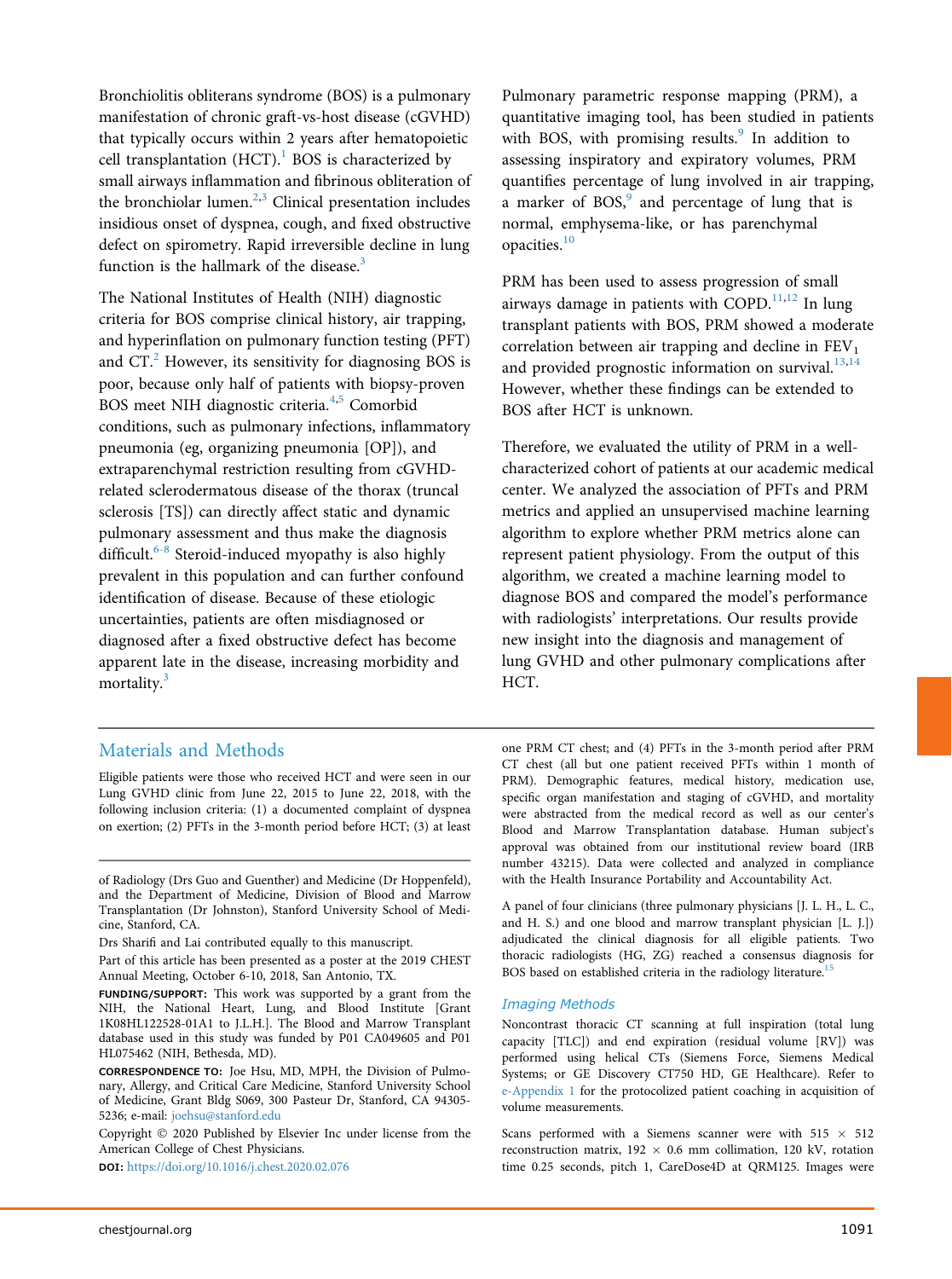reconstructed at 1-mm axial slice thickness with sharp reconstruction algorithm (filter Br54) for visual assessment and neutral reconstruction algorithm (filter Bf32) at 0.7 mm increment for PRM quantitative analysis. Scans performed with a GE scanner were with  $515 \times 512$ reconstruction matrix, 64  $\times$  0.625 mm collimation, 120 kV, rotation time 0.5 seconds, pitch 1.375, SmartMA at NI52. Images were reconstructed at 1.25-mm axial slice thickness with bone kernel for visual assessment and standard kernel at 0.8-mm increment for PRM quantitative analysis.

In addition to measurement of inspiratory and expiratory volumes, PRM processing of CT images produced a percentage for each of four metrics—normal lung, air trapping, emphysema-like lung disease, and parenchymal opacities. Values greater than or equal to 950 Hounsfield units (HU) and less than  $-810$  HU at inspiration and greater than or equal to  $-856$  HU at expiration were classified as normal (PRM<sup>Normal</sup>, green voxels). Greater than or equal to 950 HU and less than  $-810$  HU at inspiration and less than  $-856$  at expiration were classified as air trapping (PRMAT, yellow voxels), also known as functional small airways disease. Greater than or equal to  $-1,000$  HU and less than  $-950$  HU at inspiration and less than  $-856$  HU at expiration were classified as emphysema-like lung (PRM<sup>Emp</sup>, red voxels). Voxels greater than or equal to  $-810$  HU and less than 500 HU at inspiration and less than 500 HU at expiration were classified as parenchymal disease (PRM<sup>PD</sup>, purple voxels).

## Results

Seventy-nine patients were screened for inclusion in the study. Thirteen patients were excluded based on loss to follow-up ( $n = 1$ ), lack of follow-up PFTs ( $n = 2$ ), inability to locate pre-HCT PFTs  $(n = 1)$ , or technically suboptimal PRM studies  $(n = 9)$ . No significant differences in demographic or disease characteristics were seen between included and excluded subjects (e-Table 2) Sixty-six patients with PRM scans were included in the study. The cohort comprised 37 men and 29 women, with a mean age of 52 years. Most patients had no lung disease before HCT ([Table 1](#page-2-0)).<sup>[17](#page-13-5)</sup> Most received myeloablative transplant regimens (56.1%), and a similar distribution of patients underwent transplants from matched related donors vs matched/mismatched unrelated donors (45.5% vs 51.6%, respectively).

Ninety-one percent of patients were diagnosed with cGVHD ([Table 2\)](#page-3-0). Mean time from transplantation to last follow-up was 25 months (median  $= 19$  months; interquartile range  $= 12-30$  months). Mean time from transplantation to diagnosis of lung GVHD was 35 months (median  $=$  26 months, interquartile range  $=$ 10-46 months). During study follow-up, all-cause mortality was 16.4%. BOS was the most common posttransplantation lung complication (35%), and 17% of patients had OP either in isolation or in combination with a second posttransplantation lung complication. TS was observed in 14% of patients.

PRM metrics were compared with PFTs to assess physiological relevance for obstructive and restrictive lung disease. Mean PRM metrics were compared across the four clinical disease states. CTbased lung volumes were adjusted by American Thoracic Society (ATS)/European Respiratory Society (ERS) guidelines and are presented in detail in e-Appendix 1.<sup>[16](#page-13-4)</sup> Additional details of GVHD diagnostic criteria and of radiology diagnosis are presented in the Methods section e-Appendix 1 and e-Table 1.<sup>[2](#page-12-1)</sup>

#### **Statistics**

Metrics for obstructive and restrictive disease were analyzed with Pearson Correlation. Statistical significance of differences was assessed with the two-sample t-test for pairs, the Kruskal Wallis test for group comparisons, and the Wilcoxon rank-sum test for pairwise comparisons of multiple groups. The Benjamini-Hochberg procedure was applied to control for multiple comparisons.  $P < .05$  was considered significant. K-means clustering was used for clustering analysis. Optimal cluster number K was chosen by the elbow method with a Scree plot, as described in the online supplemental material and seen in e-Figure 1. A support vector machine algorithm was trained with 10-fold cross-validation on a 75% training set, and the model's performance was assessed on a held-out 25% test set. Further detail on the machine learning analysis is in e-Appendix 1. All statistical analyses were performed in R version 3.6.1, with the stats package for K-means clustering and the caret package for classification analytics.

<span id="page-2-0"></span>

| TABLE 1 Demographic Data Before Hematopoietic |
|-----------------------------------------------|
| Cell Transplantation                          |

| No.                                | 66          |
|------------------------------------|-------------|
| Age, mean (SD)                     | 52.2 (12.5) |
| Male, No. (%)                      | 37 (56.7)   |
| Race/ethnicity, No. (%)            |             |
| Asian                              | 8(11.9)     |
| White                              | 51(76.1)    |
| Hispanic                           | 8(11.9)     |
| HCT-CI score <sup>a</sup>          |             |
| <3 Comorbidities                   | 50          |
| $\geq$ 3 Comorbidities             | 11          |
| Underlying reason for HCT, No. (%) |             |
| AML                                | 20 (30.3)   |
| <b>ALL</b>                         | 14 (21.2)   |
| <b>MDS</b>                         | 12 (18.2)   |
| CML                                | 6(9.1)      |
| <b>CLL</b>                         | 3(4.5)      |
| <b>NHL</b>                         | 6(9.1)      |
| HL                                 | 2(3.0)      |
| Other                              | 3(4.5)      |
| Type of donor, No. (%)             |             |
| Match-related                      | 30(45.5)    |
| Unrelated-identical                | 24 (36.4)   |
| Unrelated-mismatched               | 10(15.2)    |
| Haploidentical/cord                | 2(3)        |

(Continued)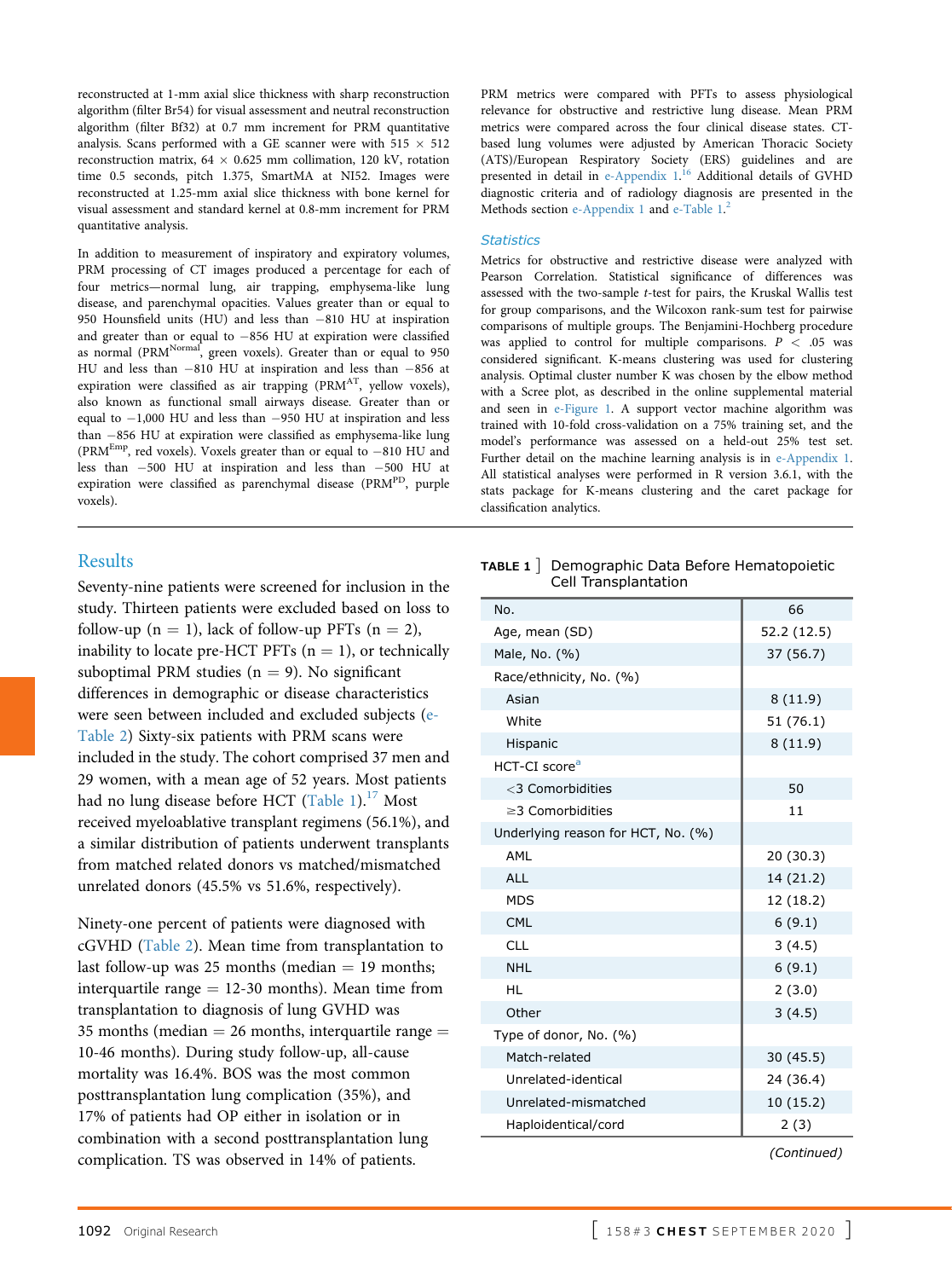TABLE 1 | (Continued)

| Regimen, No. (%)                             |               |
|----------------------------------------------|---------------|
| Myeloablative                                | 37 (56.1)     |
| Non-myeloablative                            | 19 (28.8)     |
| Reduced intensity                            | 10(15.2)      |
| PFT characteristics before HCT,<br>mean (SD) |               |
| $FEV_1$ , L                                  | 3.20(0.76)    |
| $FEV1$ , % predicted                         | 100.5(16.0)   |
| FVC, L                                       | 4.13 (0.98)   |
| FVC, % predicted                             | 99.6 (13.8)   |
| FEV <sub>1</sub> /FVC, %                     | 78.14 (7.64)  |
| TLC, L                                       | 6.10(1.68)    |
| TLC, % predicted                             | 104.7 (15.8)  |
| RV, L                                        | 1.89(0.88)    |
| RV, % predicted                              | 99.1 (32.9)   |
| RV/TLC, %                                    | 29.42 (8.37)  |
| D <sub>LCO</sub> , % predicted               | 89.51 (20.10) |
| History of prior lung disease, No. (%)       |               |
| Asthma                                       | 12 (17.9)     |
| <b>COPD</b>                                  | 1(1.5)        |
| No prior lung disease                        | 54 (80.6)     |
| History of smoking, No. (%)                  | 21 (31.3)     |

ALL = acute lymphoblastic leukemia;  $AML$  = acute myeloid leukemia;  $CL =$  chronic lymphocytic leukemia;  $CML =$  chronic myelogenous leukemia; DLco = diffusing capacity for carbon monoxide;  $HL = H$ odgkin's lymphoma;  $MDS = mye$ lodysplastic syndrome;  $NHL = non-Hodgkin's$ lymphoma;  $RV =$  residual volume;  $TLC =$  total lung capacity. <sup>a</sup>Hematopoietic cell transplantation comorbidity index score (HCT-CI) was

<span id="page-3-1"></span>calculated as described by Sorror. $^{17}$  $^{17}$  $^{17}$ 

Posttransplantation PFTs indicated obstructive and restrictive physiology ([Table 3](#page-4-0)). BOS patients demonstrated moderate obstruction ( $P < .001$ ) and a higher TLC in absolute value and percent predicted ( $P <$ .001). RV was significantly higher in absolute value ( $P =$ .04) and percent predicted ( $P < .001$ ) in patients with BOS compared with patients with OP or TS, as was RV/ TLC ( $P < .001$ ). In TS, extraparenchymal restriction was evident from a reduced absolute and percent predicted TLC  $(P < .001)$ .

## PFTs, PRM, and Disease States

[Figure 1](#page-4-1) depicts associations between PFT and PRM parameters. Moderate negative correlation was found between  $FEV<sub>1</sub>$  and air trapping (-0.42) [\(Fig 1](#page-4-1)A), and RV and air trapping had a moderate positive correlation (0.62) ([Fig 1](#page-4-1)C). The strongest correlations were observed for CT-based absolute volume measures [\(Fig 1D](#page-4-1), 1E): 0.70 between RV and expiratory volume, and 0.88

#### <span id="page-3-0"></span>TABLE 2 ] Demographic Data After Hematopoietic Cell **Transplantation**

| up.uu                                                     |            |
|-----------------------------------------------------------|------------|
| No.                                                       | 66         |
| Median length of clinical follow-up, mo (IQR)             | 19 (12-30) |
| Median time from HCT to lung cGVHD<br>diagnosis, mo (IQR) | 26 (10-46) |
| Acute GVHD $>$ grade II, No. (%)                          | 30 (68.2)  |
| cGVHD, No. (%)                                            | 60 (90.9)  |
| cGVHD grade, No. (%) <sup>a</sup>                         |            |
| Mild                                                      | 4(6.7)     |
| Moderate                                                  | 18 (30)    |
| Severe                                                    | 38 (63.3)  |
| Other sites of cGVHD involvement,<br>No. (%)              |            |
| Eyes                                                      | 36 (60)    |
| Mouth                                                     | 41 (68.3)  |
| GI tract                                                  | 13 (21.6)  |
| Liver                                                     | 25 (41.7)  |
| Skin                                                      | 47 (78.3)  |
| Musculoskeletal                                           | 14 (23.3)  |
| Fascia                                                    | 14 (23.3)  |
| Other                                                     | 9 (15)     |
| Pulmonary complications after HCT,<br>No. (%)             |            |
| <b>BOS</b>                                                | 26 (38.8)  |
| ΟP                                                        | 12 (17.9)  |
| TS                                                        | 10 (14.9)  |
| Infection                                                 | 3(4.5)     |
| Fibrosis                                                  | 3(4.5)     |
| Criteria for BOS diagnosis, No. (%) <sup>b</sup>          |            |
| Clinical criteria                                         | 2(6.5)     |
| Biopsy                                                    | 2(6.5)     |
| <b>NIH</b>                                                | 27 (87)    |
| Treated with FAM, % <sup>c</sup>                          | 77         |
| Mortality, No. (%)                                        | 11 (16.4)  |
| No. of PRM CT scans analyzed                              | 66         |

 $BOS =$  bronchiolitis obliterans syndrome; cGVHD  $=$  chronic graft-vs-host disease; FAM  $=$  inhaled fluticasone, azithromycin, montelukast; NIH  $=$ National Institutes of Health;  $OP =$  organizing pneumonia;  $PRM =$  parametric response mapping;  $TS =$  truncal sclerosis.

<span id="page-3-2"></span><sup>a</sup>cGVHD was staged based on the National Institute of Health consensus guidelines.<sup>[2](#page-12-1)</sup>

<span id="page-3-3"></span><sup>b</sup>Of the patients diagnosed with BOS by NIH criteria, four had co-existing OP and therefore were assigned OP as their diagnosis in the analysis. Of the two patients diagnosed with BOS by clinical criteria, one patient was assigned as having BOS in the analysis because of a strong response to BOS therapy by functional activity, respiratory status, and PFTs. With inclusion of the two patients diagnosed by biopsy, 26 patients were classified as having BOS for the analysis.

<span id="page-3-4"></span><sup>c</sup>All patients with a diagnosis of BOS were treated with the FAM regimen.

between TLC and inspiratory volume. In patients with BOS, TLC and inspiratory volume had a correlation coefficient of 0.94; RV and expiratory volume had a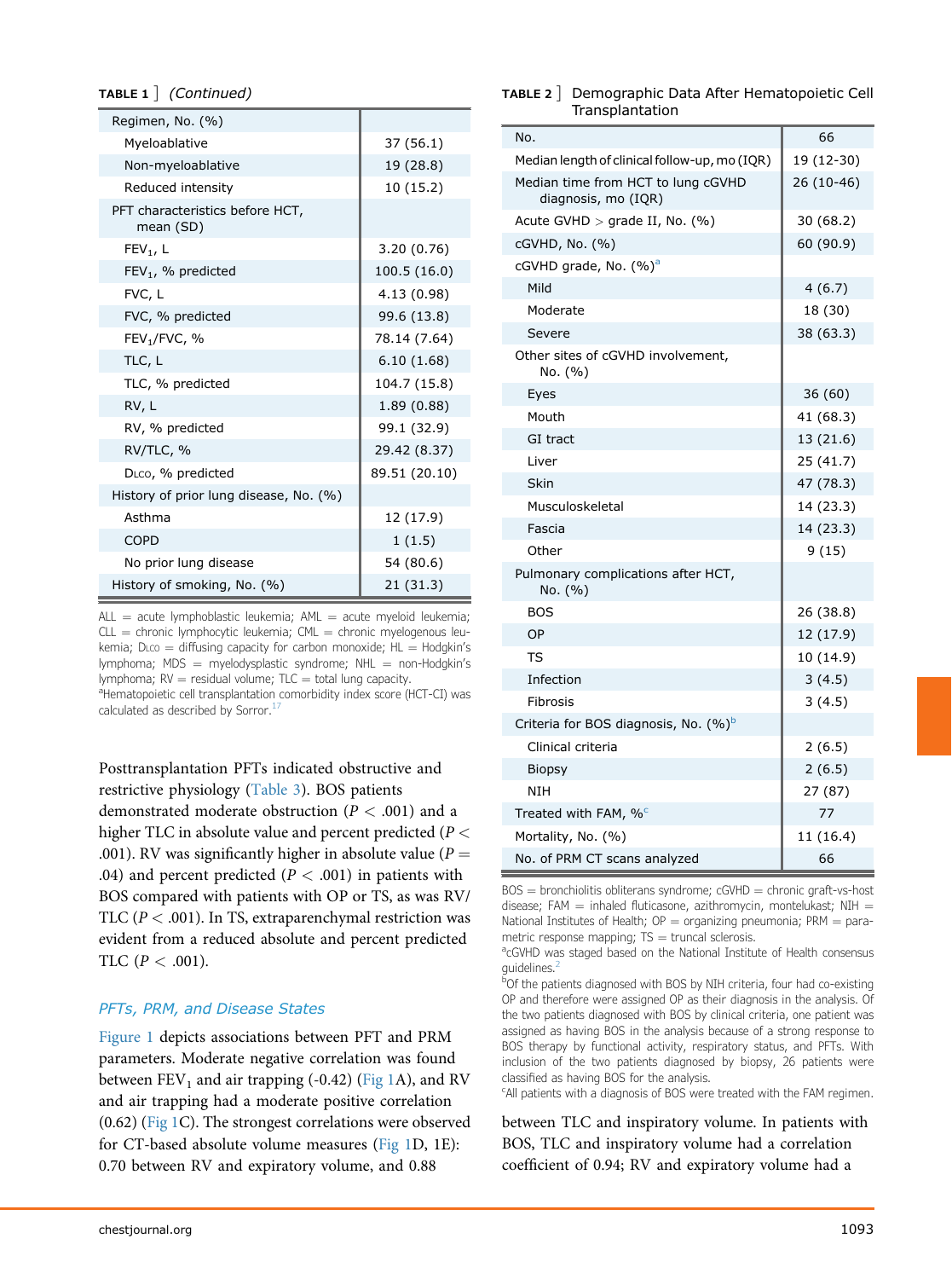|                                | Bronchiolitis Obliterans Syndrome | Organizing Pneumonia | Truncal Sclerosis | $P^a$     |
|--------------------------------|-----------------------------------|----------------------|-------------------|-----------|
| No.                            | 26                                | 12                   | 10                | <b>NA</b> |
| PFTs, mean (SD)                |                                   |                      |                   |           |
| $FEV_1(L)$                     | 1.72(0.79)                        | 2.41(0.80)           | 2.18(0.74)        | <.001     |
| FEV <sub>1</sub> , % predicted | 59.6 (35.7)                       | 75.2 (31.3)          | 68.9 (21.7)       | <.001     |
| FVC, L                         | 3.13(1.09)                        | 3.94(0.99)           | 2.76(0.99)        | .003      |
| FVC, % predicted               | 80.1 (16.9)                       | 75.6 (29.5)          | 66.4 (22.8)       | <.001     |
| FEV <sub>1</sub> /FVC, %       | 54.8 (11.9)                       | 74.2 (10.2)          | 80.1(8.4)         | <.001     |
| TLC, L                         | 5.64(1.50)                        | 4.86(1.46)           | 4.42(1.05)        | <.001     |
| TLC, % predicted               | 98.6 (16.4)                       | 74.2 (21.0)          | 77.4 (18.3)       | <.001     |
| RV, L                          | 3.16(7.25)                        | 1.44(0.70)           | 1.60(0.59)        | .041      |
| RV, % predicted                | 129.1 (36.1)                      | 69.0 (26.6)          | 79.2 (22.4)       | <.001     |
| RV/TLC, %                      | 44.6 (10.1)                       | 35.0 (12.9)          | 35.8 (10.6)       | <.001     |
| D <sub>LCO</sub> , % predicted | 78.2 (20.1)                       | 66.1 (19.6)          | 65.7(14.1)        | <.001     |

<span id="page-4-0"></span>TABLE 3 ] Pulmonary Function Tests After HCT for Patients With BOS, OP, or TS

All patients were assigned a diagnosis for post-transplantation complication based on adjudicated criteria (see Methods). PFT = pulmonary function test. See [Table 1](#page-2-0) legend for expansion of other abbreviations.

<span id="page-4-2"></span><sup>a</sup>Kruskall-Wallis test used for r statistical significance.

<span id="page-4-1"></span>

Figure 1 - Fitted regression lines for pulmonary function test metrics vs parametric response mapping (PRM) metrics. A, FEV<sub>1</sub> percent predicted vs percentage air trapping by PRM. B, FEV1/FVC vs percentage air trapping by PRM. C, RV vs percentage air trapping by PRM. D, RV vs expiratory volume by PRM. E, TLC vs inspiratory volume by PRM. F, TLC vs percentage parenchymal opacities by PRM. The gray region represents the 95% CI.  $OP =$  organizing pneumonia;  $RV =$  residual volume;  $TLC =$  total lung capacity.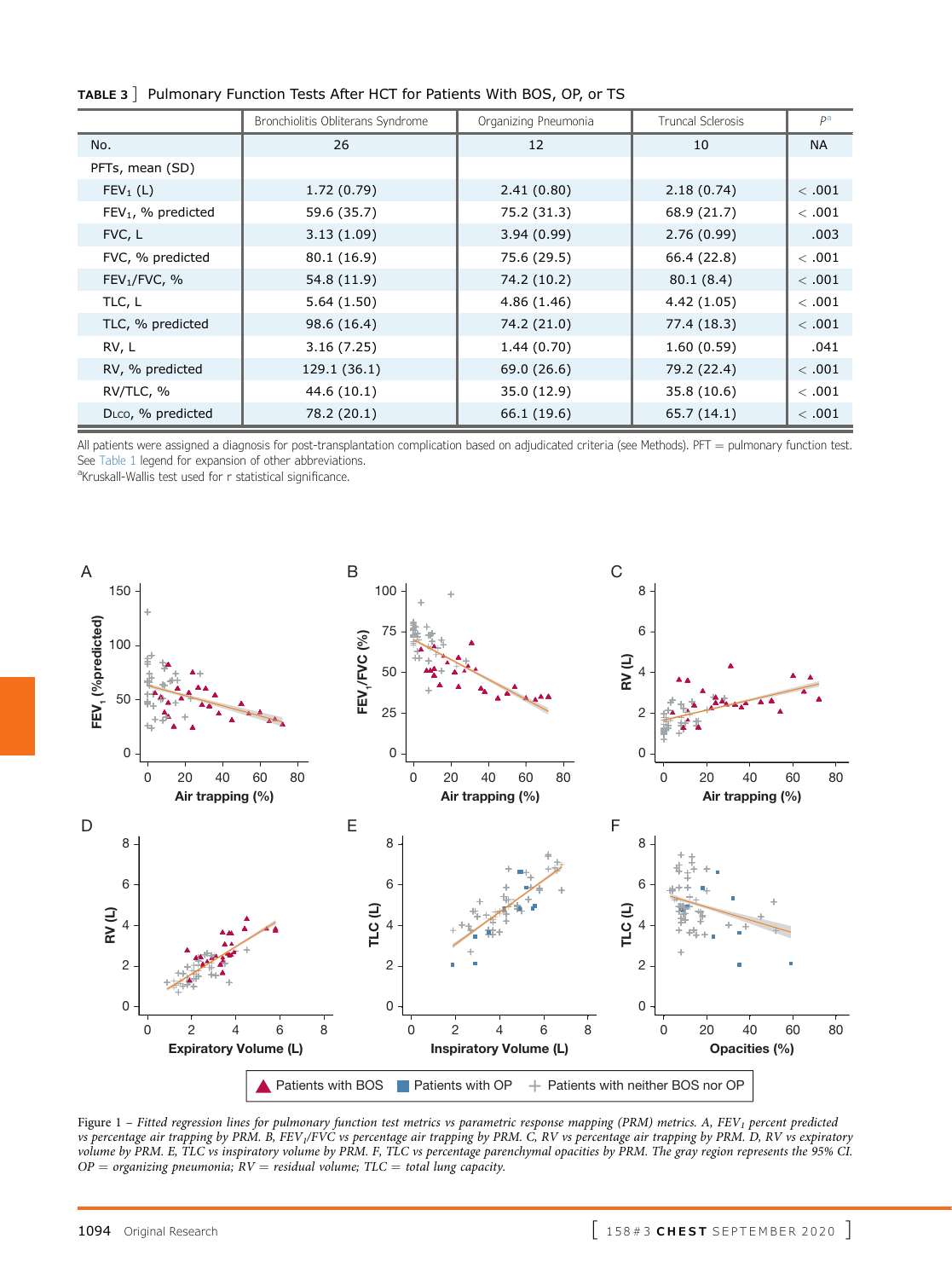<span id="page-5-0"></span>

Figure 2 – PRM metrics by posttransplantation lung complication. Representative coronal cuts by disease state classified by PRM colors. B, Percentage normal lung by posttransplantation lung complication. C, Percentage air trapping by posttransplantation lung complication; D, Percentage parenchymal opacities by posttransplantation lung complication. E, Percentage predicted inspiratory volume (adjusted for height and sex) by posttransplantation lung complication. F, Percentage predicted expiratory volume (adjusted for age, height, and sex) by posttransplantation lung complication.<sup>[19](#page-13-6)</sup> Each percentage is a mean. Error bars show the SEM. By Wilcoxon rank sum test of each disease relative to people with no lung disease, statistical significance to P < .05 is labeled with a star. Benjamini-Hochberg procedure is used to control for the false discovery rate. Diagnostic categories after hematopoietic cell transplantation contain 18 patients with no lung disease, 26 patients with BOS, 12 patients with OP, and 10 patients with TS. TS = truncal sclerosis. See [Figure 1](#page-4-1) legend for expansion of other abbreviations.

correlation coefficient of 0.66 ( $P < .0001$ ). These data suggest that PRM has a role in assessing the degree of obstructive and restrictive lung physiology, especially in the form of volume measurements. Given that no

significant differences were seen using absolute or percent predicted CT-based volumes, the volumes in what follows are presented as the predicted values based on established ATS/ERS criteria.<sup>[16](#page-13-4)</sup>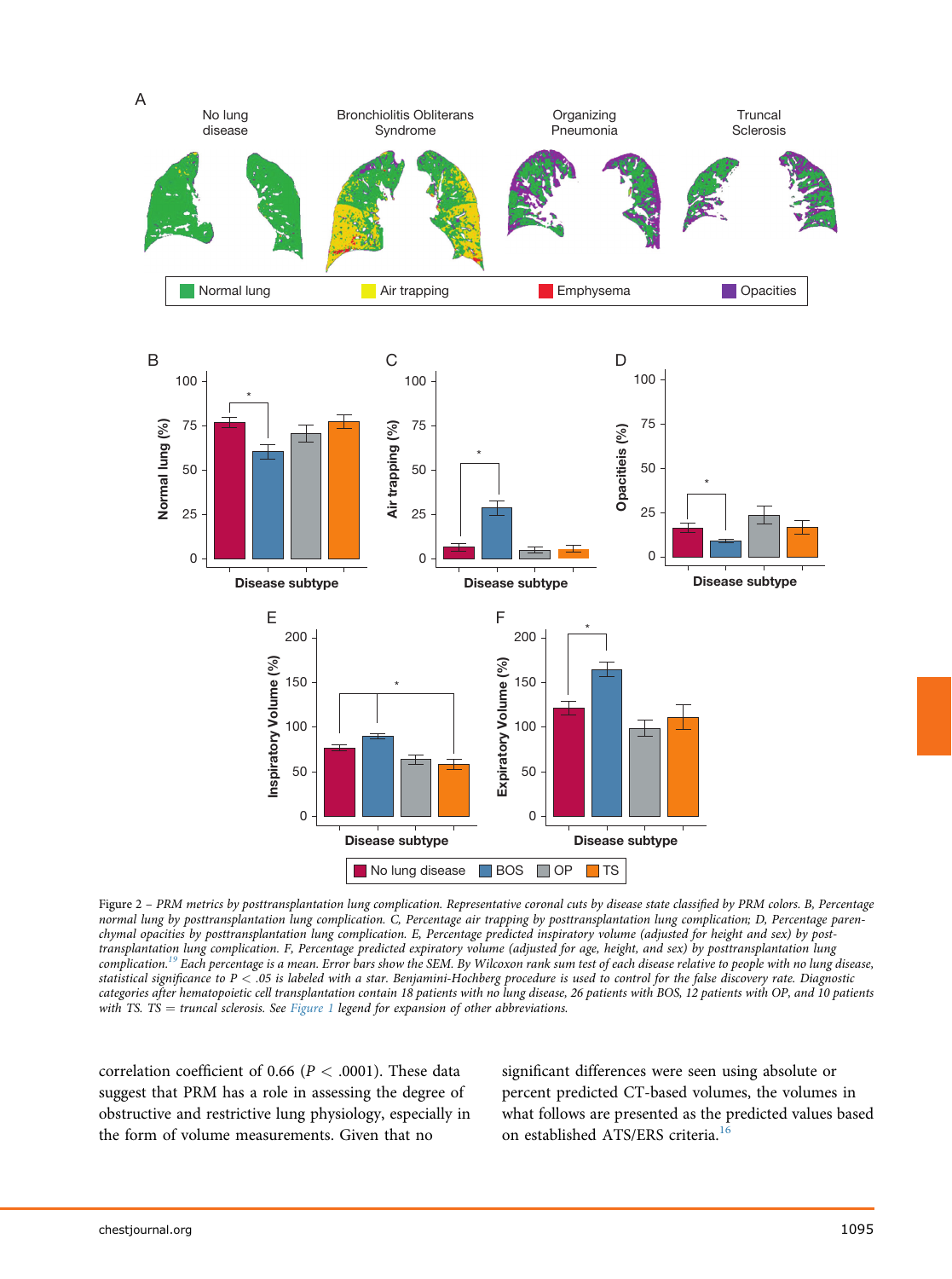<span id="page-6-0"></span>

Figure 3 – Scatterplots for BOS by relevant PRM metrics. A, Inspiratory volume vs air trapping for patients with BOS and without BOS. B, Expiratory volume vs air trapping for patients with BOS and without BOS. C, Three-dimensional scatterplot for BOS by PRM metrics of air trapping percentage vs percentage predicted expiratory volume vs percentage predicted inspiratory volume. An interactive, three-dimensional scatterplot is also found online in e-Figure 2.<sup>[18](#page-13-7)</sup> See [Figure 1](#page-4-1) and [2](#page-5-0) legends for expansion of abbreviations.

[Figure 2](#page-5-0)A depicts representative coronal CT cuts processed by PRM. In comparing BOS patients with patients without lung disease [\(Fig 2C](#page-5-0)), there was significantly higher air trapping (28.7% vs 6.5%, respectively;  $P < .0001$ ) and inspiratory volume [\(Fig 2](#page-5-0)E, 89.9% vs 76.9%, respectively;  $P = .005$ ). In contrast, for patients with TS, inspiratory volume was significantly lower than in patients with no lung disease (58.7% vs 76.9%, respectively;  $P = .01$ ; [Fig 2](#page-5-0)E). Expiratory volume also revealed hyperinflation in patients with BOS vs those without lung disease  $(P = .0004; Fig 2F)$  $(P = .0004; Fig 2F)$  $(P = .0004; Fig 2F)$ . These associations and ground truth

diagnosis are illustrated in two- and three-dimensional scatterplots (Fig  $3$ ).<sup>[18](#page-13-7)</sup> Together, these data suggest that the PRM metrics of air trapping and inspiratory and expiratory volumes may be useful in differentiating pulmonary complications after HCT.

## Machine Learning for Pulmonary Complications After HCT

K-means clustering by PRM metrics captured 76.4% of the cohort's variance and identified four patient clusters [\(Table 4](#page-6-1); [Fig 4\)](#page-7-0). Cluster 1 was characterized by normal lung physiology (82.3% normal lung by PRM). Mean values for

| Cluster | No. | Normal Lung, % | Parenchymal<br>Opacities, % | Air Trapping, % | Inspiratory<br>Volume, % | Expiratory<br>Volume, % |
|---------|-----|----------------|-----------------------------|-----------------|--------------------------|-------------------------|
|         | 24  | 82.3           | 12.1                        | 5.3             | 68.0                     | 104.3                   |
|         | 21  | 71.5           | 12.1                        | 15.6            | 89.9                     | 150.8                   |
| 3       | 11  | 45.4           | 9.2                         | 43.0            | 92.9                     | 202.2                   |
| 4       |     | 57.9           | 40.1                        | 1.7             | 44.8                     | 71.6                    |

<span id="page-6-1"></span>TABLE 4 ] Parametric Response Mapping Metrics by Mean Percentage per Cluster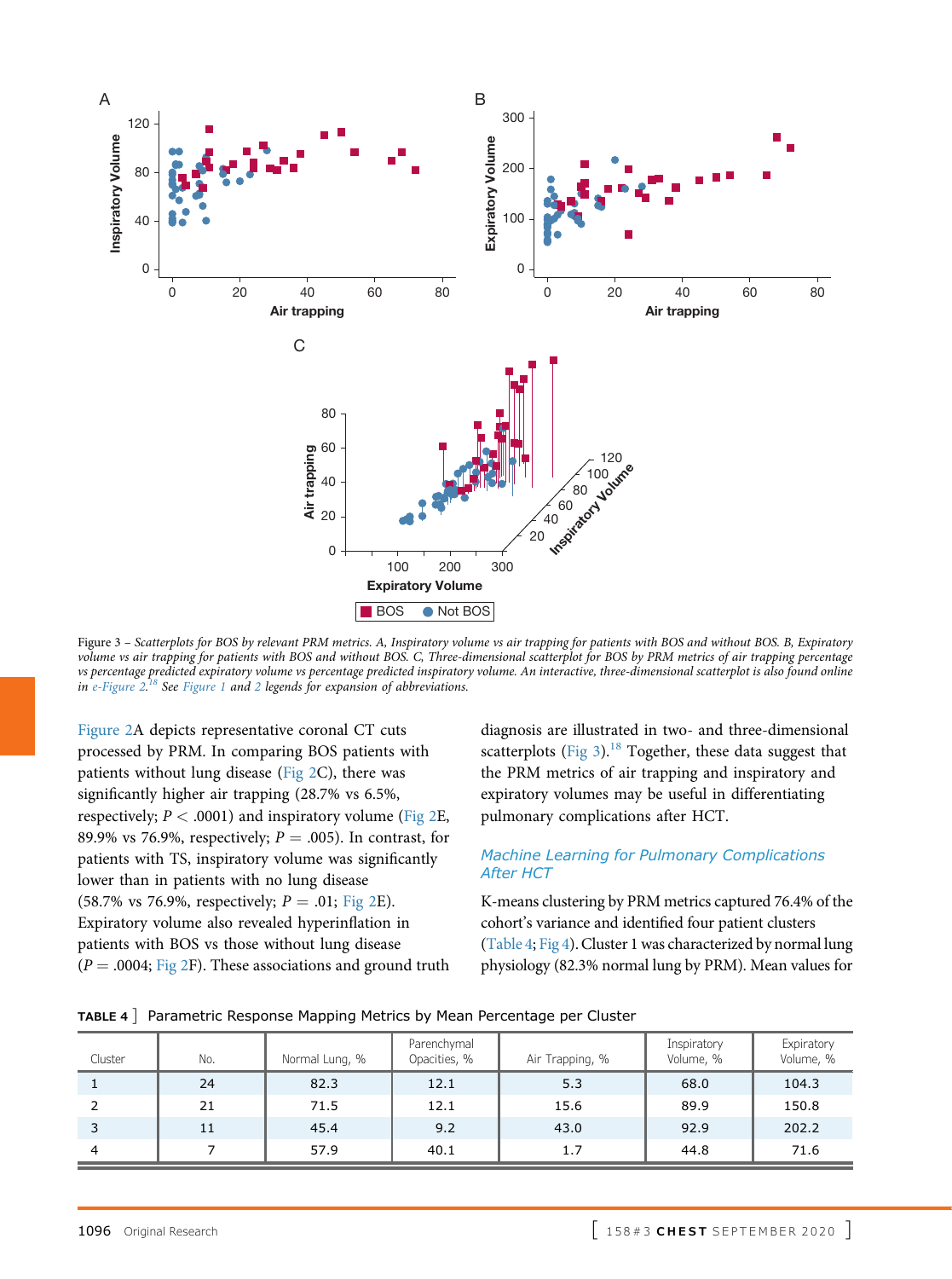<span id="page-7-0"></span>

Figure 4 – PRM metrics by clusters. A, Difference in mean normal lung between clusters 3 and 4 does not achieve statistical significance. All other means of cluster pairs differ with  $P < .02$ . B, Mean air trapping of clusters 1 and 4 differ with  $P = .08$ , and means of all other cluster pairs differ with  $P \leq .002$ . C, Mean opacities in cluster 4 differs from all other clusters with  $P < .001$ . D, Mean inspiratory volumes for clusters 2 and 3 do not differ with statistical significance. All other means of cluster pairs have P < .0001. E, All mean expiratory volumes for all cluster pairs differ with P < .001. The box represents the interquartile range (IQR), and the thick line in the box is the median. Whiskers are 1.5 of the IQR. The red square is the mean. All points for the PRM scans are shown, including outliers. Wilcoxon rank-sum was used to calculate significance, and Benjamini-Hochberg was used to control for multiple comparisons.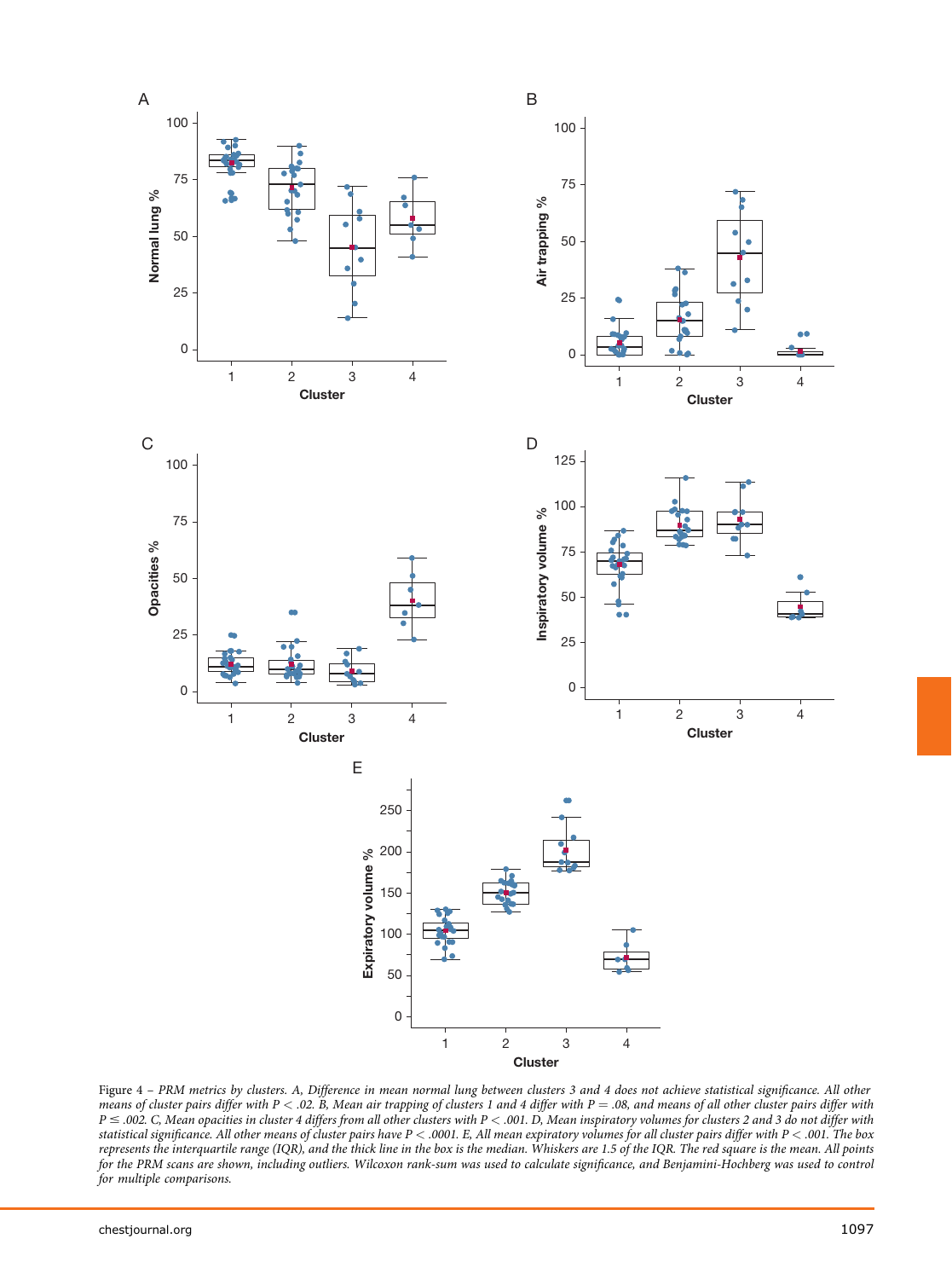<span id="page-8-0"></span>

| TABLE 5 ] Pretransplantation PFTs by Cluster <sup>a</sup> |  |
|-----------------------------------------------------------|--|
|                                                           |  |

|                          | Cluster 2      | Cluster 3      | $P^3$     |
|--------------------------|----------------|----------------|-----------|
| No.                      | 21             | 11             | <b>NA</b> |
| Age, mean (SD)           | 54.81 (9.96)   | 49.73 (10.71)  | .191      |
| Female, No. (%)          | 9(43)          | 7(64)          | .457      |
| PFTs, mean (SD)          |                |                |           |
| $FEV1$ , L               | 3.16(0.82)     | 3.22(0.69)     | .846      |
| $FEV1$ , % predicted     | 103.8 (14.3)   | 102.6 (16.0)   | .834      |
| FVC, L                   | 4.20(1.07)     | 4.12(0.90)     | .843      |
| FVC, % predicted         | 104.57 (12.66) | 102.64 (13.89) | .694      |
| FEV <sub>1</sub> /FVC, % | 75.62 (6.52)   | 78.18 (5.69)   | .279      |
| TLC, L                   | 6.57(1.52)     | 6.35(2.56)     | .831      |
| TLC, % predicted         | 117.00 (15.33) | 104.00 (16.92) | .128      |
| RV, L                    | 2.01(0.88)     | 1.88(1.29)     | .813      |
| RV, % predicted          | 112.10 (38.77) | 86.67 (41.38)  | .235      |
| RV/TLC, %                | 32.00 (9.21)   | 26.00 (9.63)   | .225      |
| DLCO, % predicted        | 98.81 (17.27)  | 89.36 (18.50)  | .162      |

<span id="page-8-4"></span>See [Tables 1](#page-2-0) and [3](#page-4-0) legends for expansion of abbreviations. <sup>a</sup>Two-sample t test used to calculate P value.

clusters 2 and 3 suggested increased severity of BOS by air trapping (15.6% vs 43.0%, respectively,  $P < .0001$ ) and expiratory volume (151% vs 202%, respectively;  $P < .0001$ ). Moreover, clusters 2 and 3 encompassed 81% of patients with the clinical diagnosis of BOS.

Pretransplantation PFTs for patients in clusters 2 and 3 revealed no statistically significant differences ([Table 5\)](#page-8-0). In contrast, posttransplantation PFTs for patients in clusters 2 and 3 indicated differences that were clinically and statistically significant in absolute  $FEV<sub>1</sub>$ , percentage predicted FEV<sub>1</sub>, percent predicted FVC, percent predicted RV, and RV/TLC ([Table 6\)](#page-8-1). Together, this suggests that patients in cluster 2 and cluster 3 had marked worsening of obstruction longitudinally after transplantation.

We conducted a principal component analysis (PCA) to understand the contribution of each PRM metric to the ground truth diagnosis of pulmonary complications

<span id="page-8-1"></span>

| TABLE 6   Post-transplantation PFTs by Cluster |  |  |
|------------------------------------------------|--|--|
|                                                |  |  |

|                                  | Cluster 2      | Cluster 3      | $P^3$     |
|----------------------------------|----------------|----------------|-----------|
| No.                              | 21             | 11             | <b>NA</b> |
| All-cause mortality, No. $(%)^b$ | 2(9.5)         | 2(18.2)        | .888      |
| PFTs, mean (SD)                  |                |                |           |
| $FEV_1$ , L                      | 1.96(0.88)     | 1.24(0.45)     | .017      |
| $FEV1$ , % predicted             | 64.95 (21.67)  | 41.82 (14.74)  | .004      |
| FVC, L                           | 3.35(1.23)     | 2.59(0.81)     | .080      |
| FVC, % predicted                 | 82.95 (18.55)  | 66.64 (18.47)  | .028      |
| FEV <sub>1</sub> /FVC, %         | 57.63 (11.46)  | 50.73 (20.31)  | .241      |
| TLC, L                           | 5.80(1.49)     | 5.62(1.35)     | .739      |
| TLC, % predicted                 | 97.21 (14.15)  | 97.55 (13.13)  | .949      |
| RV, L                            | 2.37(0.77)     | 2.90(0.86)     | .093      |
| RV, % predicted                  | 109.84 (31.08) | 148.45 (23.37) | .001      |
| RV/TLC, %                        | 41.37 (11.53)  | 49.64 (7.38)   | .042      |
| DLCO, % predicted                | 74.63 (30.81)  | 69.82 (19.39)  | .645      |

See [Tables 1](#page-2-0) and [3](#page-4-0) legends for expansion of abbreviations.

<span id="page-8-2"></span><sup>a</sup>Two-sample t-test used to calculate P value.

<span id="page-8-3"></span>bThe two deaths in cluster 2 were secondary to relapse-related mortality. The two deaths in cluster 3 were secondary to BOS-related mortality.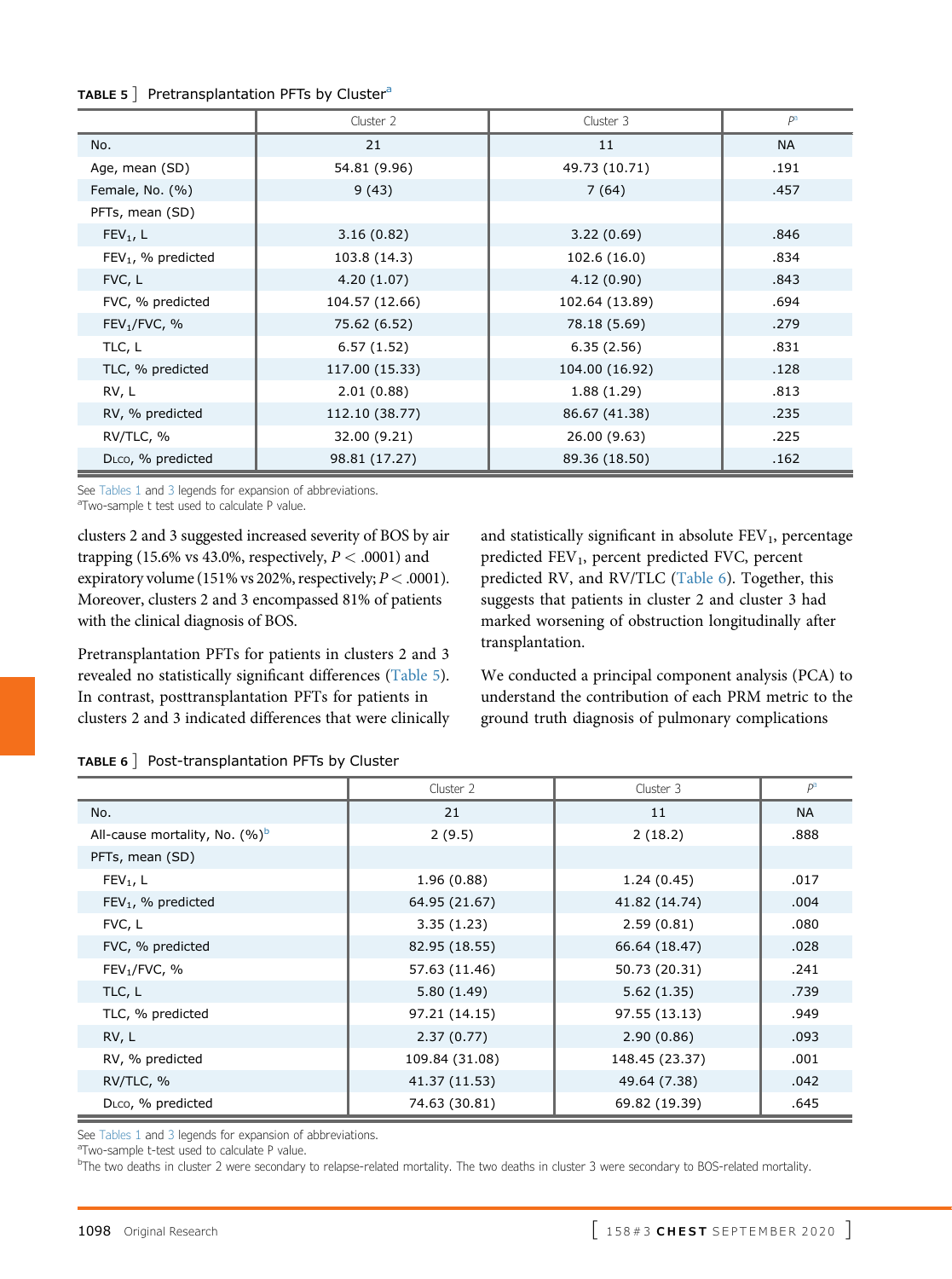<span id="page-9-0"></span>

Figure 5 – Principal components analysis of PRM metrics. The first two principal components (PCs) for five PRM metrics are shown. PC 1 explains 49.4% of cohort variance, whereas PC 2 explains 29.2% of cohort variance (78.6% of total variance). Each arrow represents a PRM metric, with the arrow direction representing its contribution to a PC and the arrow length representing the magnitude of its contribution to variance. Each ellipse is the normal probability for the group. The units of each axis are a composite of linear combinations of the original PRM variables. See [Figure 1](#page-4-1) legend for expansion of abbreviation.

after HCT [\(Fig 5\)](#page-9-0). The PRM metrics of air trapping and expiratory and inspiratory volume pointed in the direction of BOS (red squares), indicating that these metrics contribute to the variance that makes BOS patients differ from others. Percentage normal lung pointed in the direction of patients with no lung disease (orange circles), and volume measurements pointed in the opposite direction of TS (gray diamonds). In sum, these results imply that PRM analysis can create a taxonomy for pulmonary complications after HCT, forming the foundation of a diagnostic model for BOS based on air trapping and inspiratory and expiratory volumes.

Given the association and exploratory analyses, we applied a support vector machine algorithm to classify patients with BOS. [Figure 6](#page-10-0) shows the decision boundary for identifying BOS from air trapping and expiratory volume [\(Fig 6](#page-10-0)A, [6](#page-10-0)B) and from air trapping and inspiratory volume ([Fig 6C](#page-10-0), [6](#page-10-0)D). For example, in a patient with air trapping of 15%, the algorithm diagnosed BOS when the expiratory volume was greater than or equal to approximately 150% of predicted. When air trapping was the sole variable, the model had an accuracy of 79% ( $P =$ .05), specificity of 88%, and sensitivity of 67% ( $P = .05$ ). Adding expiratory volume did not alter diagnostic performance, but adding inspiratory volume to air trapping increased accuracy to 86% ( $P = .02$ ) and sensitivity to 83% ( $P = .03$ ). [Table 7](#page-11-0) shows model performance in comparison with the consensus diagnosis of two board-certified thoracic radiologists (H. G. and Z. G.), with a specificity (60%) and sensitivity (70%) ( $P =$ 

.02) comparable to those of previous studies assessing CTbased diagnosis of BOS. $19,20$  $19,20$  These results suggest that the thresholds created by our machine learning models can help refine and enhance interpretation of volumetric chest CTs in HCT patients with posttransplantation lung complications.

## Discussion

In this study we used machine learning algorithms to identify pulmonary complications after HCT, to diagnose BOS, and to assess BOS severity from PRM processing of chest CT scans. By PRM metrics alone, these models offer an approach to assisting in the differentiation and clinical care of HCT patients with cGVHD.

Lung GVHD after HCT is increasingly appreciated to be accompanied by heterogeneous comorbidities. Although BOS is well-described by NIH guidelines, conditions such as OP and TS in this population have only been studied in descriptive cohorts.<sup>[21](#page-13-9)[,22](#page-13-10)</sup> Our wellcharacterized and uniformly observed and treated cohort comprised people who manifested BOS, OP, and TS, with a prevalence consistent with the literature.<sup>[5](#page-12-4)[,7](#page-12-9)</sup> Following-up with the patients in our clinic for years allowed us to assess response to therapy and thus improved our diagnostic accuracy.

Our findings of a moderate negative and positive correlation, respectively, of PRM air trapping with  $FEV<sub>1</sub>$ and RV/TLC recapitulated those of studies conducted in patients with BOS after lung transplantation, which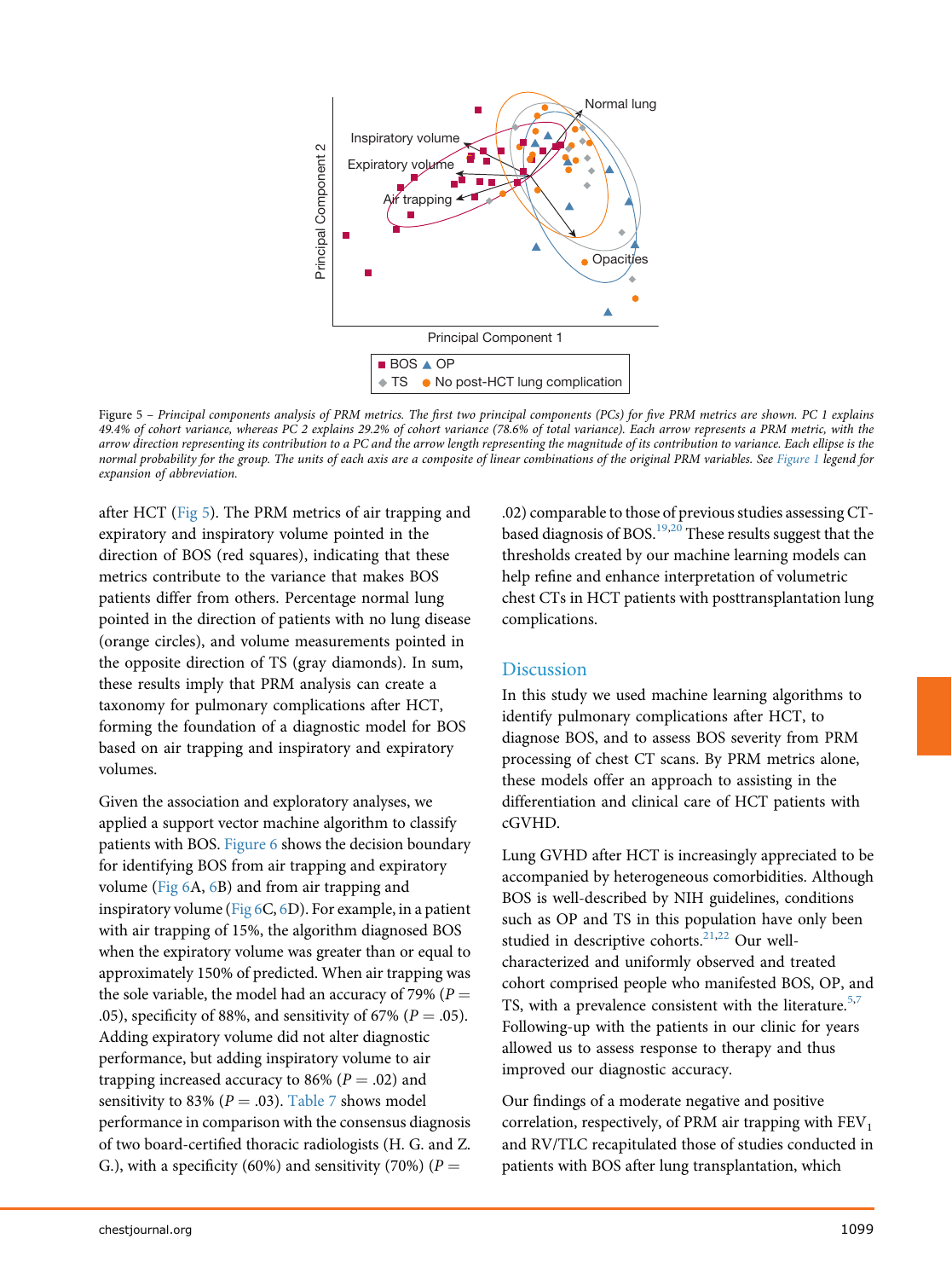<span id="page-10-0"></span>

Figure 6 – Machine learning decision boundaries for diagnosing BOS. A, Machine learning decision boundaries for diagnosing BOS from air trapping and expiratory volume. The algorithm diagnoses that everyone to the right of the line has BOS and that everyone to the left of the line does not have BOS. B, Figure depicts the clinical diagnosis assigned to each patient relative to the diagnosis by the machine learning algorithm comparing air trapping and expiratory volumes. C, Machine learning decision boundaries for diagnosing BOS from air trapping and inspiratory volume. D, Figure depicts the clinical diagnosis assigned to each patient relative to the diagnosis by the machine learning algorithm comparing air trapping and inspiratory volumes. The boundary was created from the 75% training set, and its performance is from the 25% test set. It is superimposed on all PRM scans to illustrate clinical application. Sixty-three of the 66 scans were included, with three scans excluded because of missing at least one volume measurement. See [Figures 1](#page-4-1) and [2](#page-5-0) legends for expansion of abbreviations.

report moderate negative correlation ( $R = -0.59$ ) between air trapping and decline in  $\mathrm{FEV_{1}}^{14}$  $\mathrm{FEV_{1}}^{14}$  $\mathrm{FEV_{1}}^{14}$  and moderate correlation ( $R = 0.663$ ) between air trapping and increased RV/TLC.<sup>[23](#page-13-11)</sup> Our classification model also builds on prior work from the lung transplant literature, in which machine learning has been applied to the analysis of functional respiratory imaging to predict early BOS with an accuracy of 85% (combining volumes, airway resistance, and surface area of the right middle lobe, right upper lobe, and central airway, respectively). $24$ Ultimately, comparison of BOS after HCT with BOS after lung transplantation can constitute a future study, because the latter represents a more progressive disease and is the most common long-term cause of mortality.<sup>[25](#page-13-13)</sup>

We found that PRM measures were compelling when used to differentiate clinical diagnoses. Mean metrics differed significantly for BOS (increased air trapping, inspiratory and expiratory volumes) and for TS (decreased inspiratory volume). Machine learning algorithms applied without prior knowledge of patient characteristics identified similar distinctions in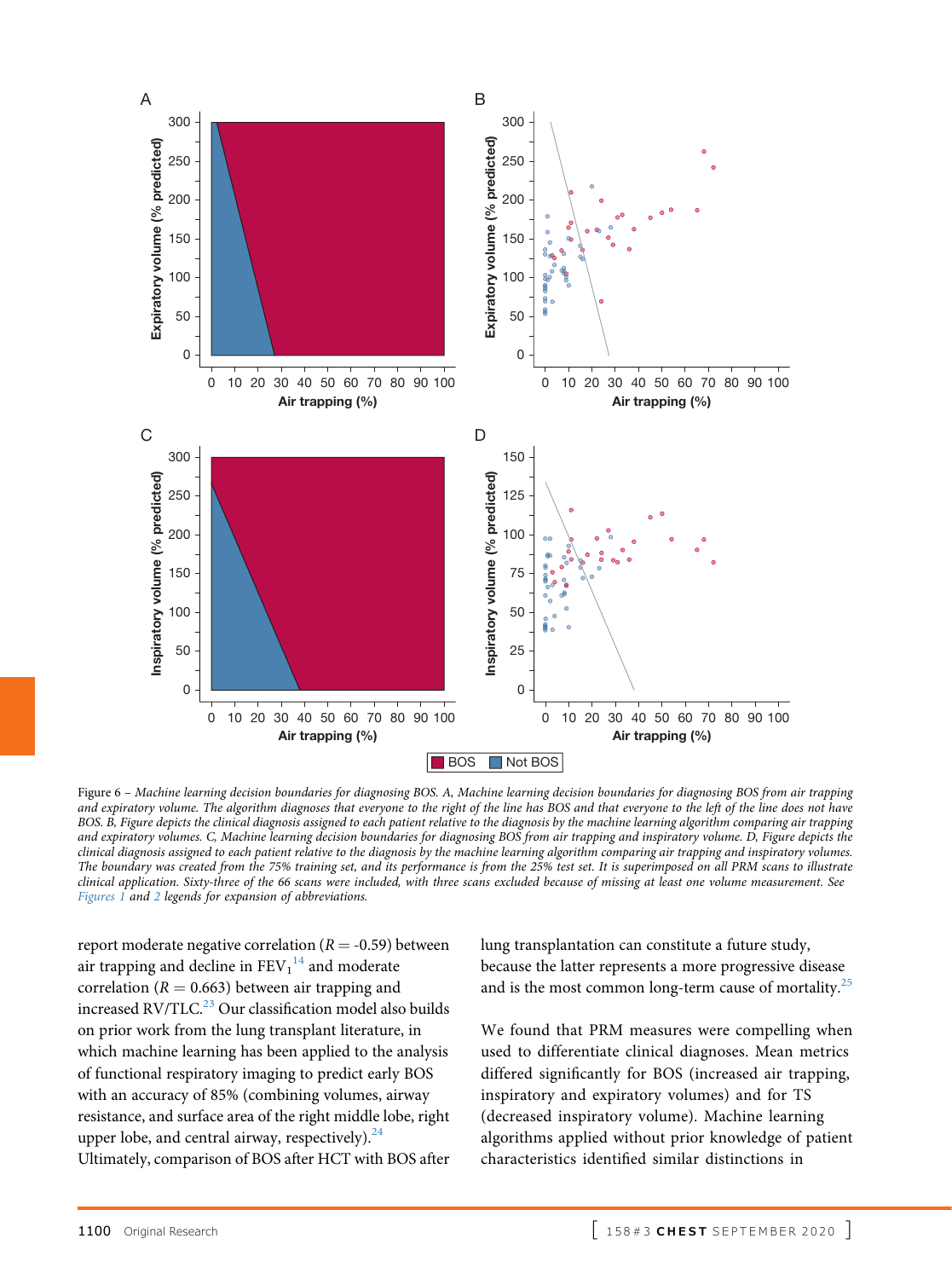|                 | Diagnosis of BOS With Air Trapping and<br>Expiratory Volume | Diagnosis of BOS With Air Trapping and<br>Inspiratory Volume | Radiologist Diagnosis of<br><b>BOS</b> |
|-----------------|-------------------------------------------------------------|--------------------------------------------------------------|----------------------------------------|
| Sensitivity     | 0.67                                                        | 0.83                                                         | 0.70                                   |
| Specificity     | 0.88                                                        | 0.88                                                         | 0.60                                   |
| <b>PPV</b>      | 0.80                                                        | 0.83                                                         | 0.53                                   |
| <b>NPV</b>      | 0.78                                                        | 0.88                                                         | 0.76                                   |
| Accuracy        | 0.79                                                        | 0.86                                                         | 0.64                                   |
| F1 score        | 0.73                                                        | 0.83                                                         | 0.67                                   |
| AUC<br>(95% CI) | $0.77(0.53-1.0)$                                            | $0.85(0.65-1.0)$                                             | $0.65(0.54-0.76)$                      |

## <span id="page-11-0"></span>TABLE 7 ] BOS Diagnosis by Machine Learning Models Compared With Thoracic Radiologists

Radiologist diagnosis of BOS is shown for expiratory phase. AUC = area under the receiver operating characteristic curve; NPV = negative predictive value;  $PPV =$  positive predictive value. See [Table 1](#page-2-0) legend for expansion of other abbreviations.

physiology. Clustering analysis found two clusters representing BOS in its early or mild stages (cluster 2, 17% of all patients) and in its moderate to severe stages (cluster 3, 15% of all patients). In total, our models offer an approach to address current gaps in clinical care, such as diagnosis of early BOS, which is commonly delayed for many months by clinicians. $^{26}$  $^{26}$  $^{26}$ 

Compared with this study, a prior study by Galbán et al<sup>[9](#page-12-6)</sup> identified BOS from air trapping alone and did so with a similar accuracy (79% vs 75%, respectively), a lower specificity (88% vs 72%, respectively) and a higher sensitivity (67% vs 76%, respectively). Notable differences are present between these studies: (1) differences in comparison groups, because Galbán et al<sup>[9](#page-12-6)</sup> evaluated BOS vs infection; the current study evaluated BOS vs a broader comparison (no lung disease, infection, fibrotic lung disease and other posttransplantation pulmonary complications, including TS and OP), which increases the difficulty of screening for BOS by air trapping alone; and (2) differences in statistical techniques, because Galbán et al<sup>[9](#page-12-6)</sup> assessed a cross-validated model for classification on the entire cohort; the current study assessed a cross-validated model for classifier performance on an unexposed test set, a standard approach in machine learning to maximize external generalizability. $27$  For our model, the addition of inspiratory volume improved accuracy and sensitivity with increasing statistical significance, suggesting that normal or low lung volumes likely represent a disease other than BOS.

Our study was subject to some limitations. First, our reliance on the experience of a single center may limit external generalizability. We addressed this by comparing PRM metrics with standardized measures, such as PFTs, by minimizing unexplained variance in clustering, by validating the machine learning model

on an unexposed test set, and by comparing performance with radiologists. Future studies will validate our machine learning model in cGVHD patients at other academic medical centers. Second, we converted lung volumes by PRM to percentage predicted values. To our knowledge, such plethysmographic standards of converting volumes have not been validated specifically with the inhalation and exhalation maneuvers of PRM. In studies that employ PRM with COPD, computational output of the software is correlated with clinical disease state, $10,28$  $10,28$  $10,28$  with the intention of PRM metrics acting as biomarkers. The approach of adjusting inspiratory volume by sex and height and expiratory volume by age, sex, and height is a unique feature of our study. It normalized the inclusion of volumes in statistical analysis and model analysis, given the dramatic differences in absolute values that can occur between, for example, shorter individuals and taller individuals. In this adjustment, we used the standard conversion equations as established by ATS/ERS guidelines.<sup>[16](#page-13-4)</sup> Third, our small sample size introduces the possibility of random effects yielding a statistical signal. To mitigate the risk, we used multiple approaches for statistical inference in the relationship of PRM metrics to ground truth—correlation, comparison of means, PCA, clustering, and classification. A consistent clinical and statistical significance was seen for segregation of BOS patients from non-BOS patients in physiologically relevant ways. Moreover, to assess the robustness of the clustering model, we employed a method described by Hastie and colleagues<sup>[29](#page-13-17)</sup> for the iterative removal of a known number of observations at random and subsequent determination of clustering results on the remaining subset of data. We found similar results as the final analysis. A mean total variance of 76.7% of the data was captured from the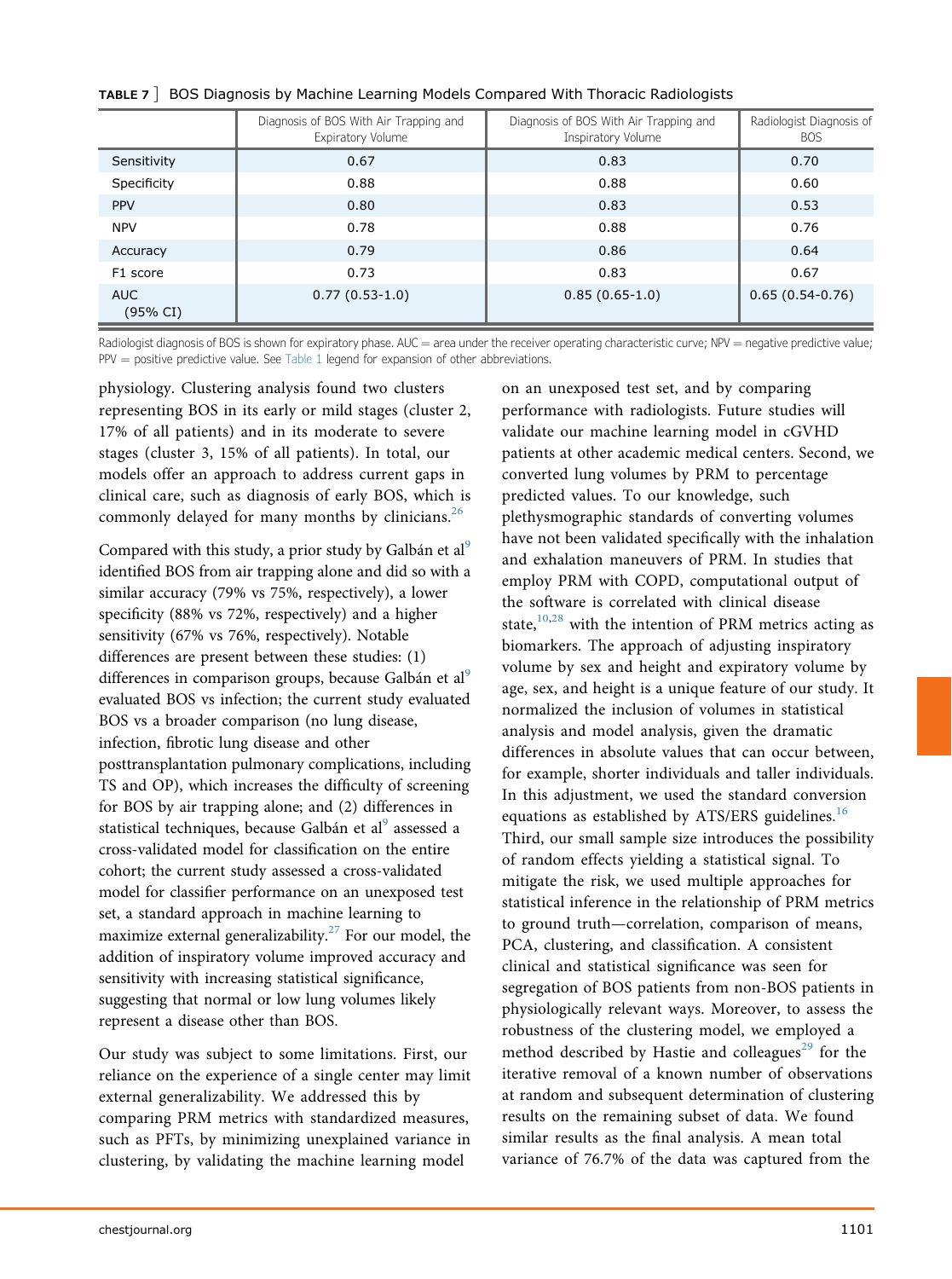subsets, as compared with 76.4% total variance captured in the composite analysis. Mean PRM metrics by cluster were largely unchanged (see e-Table 3 and Clustering Analysis section in e-Appendix 1 for details). To ensure that the training and test set for the classification model contained well balanced distributions of disease with similar physiological characteristics, we verified that disease states and physiological parameters across the sets did not differ (e-Table 4 in e-Appendix 1). To assess that the clustering model was detecting a new signal in the post-HCT context, we verified that pre-HCT demographics were comparable across clusters (e-Table 5 in e-Appendix 1). In contrast PRM metrics alone phenotyped patients in a manner that was validated by relevant posttransplant physiology, with disease states and all PFTs after HCT revealing differences that achieved group-wise statistical significance (e-Table 6 in e-Appendix 1). Fourth, selection bias may exist, because patients came to our attention only if they were referred to our lung GVHD clinic. This referral pattern may impact positive predictive value and consequent applicability in low prevalence settings.[30](#page-13-18) Fifth, our study patients received multiple PFTs, with the PFT most proximal to their PRM being used for analysis. No clear guidelines are

available for repeating PFTs in these patients, although studies show that repeat PFTs allow for earlier diagnosis of BOS $^{31,32}$  $^{31,32}$  $^{31,32}$  $^{31,32}$  $^{31,32}$  and are actionable.<sup>[31,](#page-13-19)[33](#page-13-21)</sup> Finally, our study is retrospective, with patients receiving HCT before study inclusion. However, data central to our analysis were collected on a rolling basis according to predefined methodology (eg, PFTs proximal to PRM scan), and all diagnoses of posttransplantation lung complications occurred during the study time span. Importantly, most of our BOS patients (94%) met the NIH clinical definition of BOS or were diagnosed by biopsy, and independent of any clinical information, clustering analysis identified 81% of patients with the diagnosis of BOS. Insofar as PFTs—and by extension PRM metrics—represent true physiology, this supports our clinical definitions.

## Interpretation

Our study suggests that a machine learning-based taxonomy for pulmonary complications after HCT may be possible, allowing for more precise medical management for lung GVHD. By driving the process of discovery as an outgrowth of patient care, our models can be enhanced to assist in clinician decision-making across a spectrum of posttransplantation lung complications.

# Acknowledgments

Author contributions: H. S. had full access to all of the data in the study and takes responsibility for the integrity of the data and the accuracy of the data analysis, including and especially any adverse effects. H. S., Y. K. L., and J. H. contributed substantially to the study design, data analysis and interpretation, and the writing of the manuscript. H. G., M. H., Z. G., L. J., T. B., L. C., and M. N. contributed substantially to the study design, interpretation, and writing of the manuscript.

#### Financial/nonfinancial disclosures: None declared.

Role of sponsors: The sponsor had no role in the design of the study, the collection and analysis of the data, or the preparation of the manuscript.

Other contributions: The authors thank and acknowledge the technicians in our center's 3-D lab, specifically Derrick Laurel, RT, who facilitated PRM processing. We also thank Dr Sally Glaser, PhD, for her critical review of the manuscript. Above all, we thank the patients in our lung GVHD clinic.

Additional information: The e-Appendix, e-Tables, and e-Figures can be found in the Supplemental Materials section of the online article.

# References

- <span id="page-12-0"></span>1. [Williams KM. How I treat bronchiolitis](http://refhub.elsevier.com/S0012-3692(20)30748-0/sref1) [obliterans syndrome after hematopoietic](http://refhub.elsevier.com/S0012-3692(20)30748-0/sref1) [stem cell transplantation.](http://refhub.elsevier.com/S0012-3692(20)30748-0/sref1) Blood. [2017;129\(4\):448-455](http://refhub.elsevier.com/S0012-3692(20)30748-0/sref1).
- <span id="page-12-1"></span>2. [Jagasia MH, Greinix HT, Arora M, et al.](http://refhub.elsevier.com/S0012-3692(20)30748-0/sref2) [National Institutes of Health Consensus](http://refhub.elsevier.com/S0012-3692(20)30748-0/sref2) [Development Project on Criteria for](http://refhub.elsevier.com/S0012-3692(20)30748-0/sref2) [Clinical Trials in Chronic Graft-versus-](http://refhub.elsevier.com/S0012-3692(20)30748-0/sref2)[Host Disease: I. The 2014 Diagnosis and](http://refhub.elsevier.com/S0012-3692(20)30748-0/sref2) [Staging Working Group Report.](http://refhub.elsevier.com/S0012-3692(20)30748-0/sref2) Biol [Blood Marrow Transplant](http://refhub.elsevier.com/S0012-3692(20)30748-0/sref2). 2015;21(3): [389-401](http://refhub.elsevier.com/S0012-3692(20)30748-0/sref2).
- <span id="page-12-2"></span>3. [Abedin S, Yanik GA, Braun T, et al.](http://refhub.elsevier.com/S0012-3692(20)30748-0/sref3) [Predictive value of bronchiolitis obliterans](http://refhub.elsevier.com/S0012-3692(20)30748-0/sref3) [syndrome stage 0p in chronic graft-versus](http://refhub.elsevier.com/S0012-3692(20)30748-0/sref3)[host disease of the lung.](http://refhub.elsevier.com/S0012-3692(20)30748-0/sref3) Biol Blood Marrow Transplant[. 2015;21\(6\):1127-1131.](http://refhub.elsevier.com/S0012-3692(20)30748-0/sref3)
- <span id="page-12-3"></span>4. [Uhlving HH, Andersen CB,](http://refhub.elsevier.com/S0012-3692(20)30748-0/sref4) [Christensen IJ, et al. Biopsy-veri](http://refhub.elsevier.com/S0012-3692(20)30748-0/sref4)fied [bronchiolitis obliterans and other](http://refhub.elsevier.com/S0012-3692(20)30748-0/sref4) [noninfectious lung pathologies after](http://refhub.elsevier.com/S0012-3692(20)30748-0/sref4) [allogeneic hematopoietic stem cell](http://refhub.elsevier.com/S0012-3692(20)30748-0/sref4) transplantation. [Biol Blood Marrow](http://refhub.elsevier.com/S0012-3692(20)30748-0/sref4) Transplant[. 2015;21\(3\):531-538.](http://refhub.elsevier.com/S0012-3692(20)30748-0/sref4)
- <span id="page-12-4"></span>5. [Holbro A, Lehmann T, Girsberger S, et al.](http://refhub.elsevier.com/S0012-3692(20)30748-0/sref5) [Lung histology predicts outcome of](http://refhub.elsevier.com/S0012-3692(20)30748-0/sref5) [bronchiolitis obliterans syndrome after](http://refhub.elsevier.com/S0012-3692(20)30748-0/sref5) [hematopoietic stem cell transplantation.](http://refhub.elsevier.com/S0012-3692(20)30748-0/sref5) [Biol Blood Marrow Transplant](http://refhub.elsevier.com/S0012-3692(20)30748-0/sref5). [2013;19\(6\):973-980.](http://refhub.elsevier.com/S0012-3692(20)30748-0/sref5)
- <span id="page-12-5"></span>6. [Gratwhol AA. Sjögren-type syndrome](http://refhub.elsevier.com/S0012-3692(20)30748-0/sref6) [after allogeneic bone-marrow](http://refhub.elsevier.com/S0012-3692(20)30748-0/sref6) transplantation. [Ann Intern Med](http://refhub.elsevier.com/S0012-3692(20)30748-0/sref6). [1977;87\(6\):703](http://refhub.elsevier.com/S0012-3692(20)30748-0/sref6).
- <span id="page-12-9"></span>7. [Hildebrandt GC, Fazekas T, Lawitschka A,](http://refhub.elsevier.com/S0012-3692(20)30748-0/sref7) [et al. Diagnosis and treatment of](http://refhub.elsevier.com/S0012-3692(20)30748-0/sref7) [pulmonary chronic GVHD: report from](http://refhub.elsevier.com/S0012-3692(20)30748-0/sref7) [the consensus conference on clinical](http://refhub.elsevier.com/S0012-3692(20)30748-0/sref7) [practice in chronic GVHD.](http://refhub.elsevier.com/S0012-3692(20)30748-0/sref7) Bone Marrow Transplant[. 2011;46\(10\):1283.](http://refhub.elsevier.com/S0012-3692(20)30748-0/sref7)
- 8. [Williams KM, Chien JW, Gladwin MT,](http://refhub.elsevier.com/S0012-3692(20)30748-0/sref8) [Pavletic SZ. Bronchiolitis obliterans after](http://refhub.elsevier.com/S0012-3692(20)30748-0/sref8) [allogeneic hematopoietic stem cell](http://refhub.elsevier.com/S0012-3692(20)30748-0/sref8) transplantation. JAMA[. 2009;302\(3\):306-](http://refhub.elsevier.com/S0012-3692(20)30748-0/sref8) [314.](http://refhub.elsevier.com/S0012-3692(20)30748-0/sref8)
- <span id="page-12-6"></span>9. [Galbán CJ, Boes JL, Bule M, et al.](http://refhub.elsevier.com/S0012-3692(20)30748-0/sref9) [Parametric response mapping as an](http://refhub.elsevier.com/S0012-3692(20)30748-0/sref9) [indicator of bronchiolitis obliterans](http://refhub.elsevier.com/S0012-3692(20)30748-0/sref9) [syndrome after hematopoietic stem cell](http://refhub.elsevier.com/S0012-3692(20)30748-0/sref9) transplantation. [Biol Blood Marrow](http://refhub.elsevier.com/S0012-3692(20)30748-0/sref9) Transplant[. 2014;20\(10\):1592-1598](http://refhub.elsevier.com/S0012-3692(20)30748-0/sref9).
- <span id="page-12-7"></span>10. [Galbán CJ, Han MK, Boes JL, et al.](http://refhub.elsevier.com/S0012-3692(20)30748-0/sref10) [Computed tomography-based biomarker](http://refhub.elsevier.com/S0012-3692(20)30748-0/sref10) [provides unique signature for diagnosis of](http://refhub.elsevier.com/S0012-3692(20)30748-0/sref10) [COPD phenotypes and disease](http://refhub.elsevier.com/S0012-3692(20)30748-0/sref10) progression. Nat Med[. 2012;18\(11\):1711-](http://refhub.elsevier.com/S0012-3692(20)30748-0/sref10) [1715](http://refhub.elsevier.com/S0012-3692(20)30748-0/sref10).
- <span id="page-12-8"></span>11. [Boes JL, Hoff BA, Bule M, et al.](http://refhub.elsevier.com/S0012-3692(20)30748-0/sref11) [Parametric response mapping monitors](http://refhub.elsevier.com/S0012-3692(20)30748-0/sref11) [temporal changes on lung CT scans in the](http://refhub.elsevier.com/S0012-3692(20)30748-0/sref11) [subpopulations and intermediate outcome](http://refhub.elsevier.com/S0012-3692(20)30748-0/sref11)